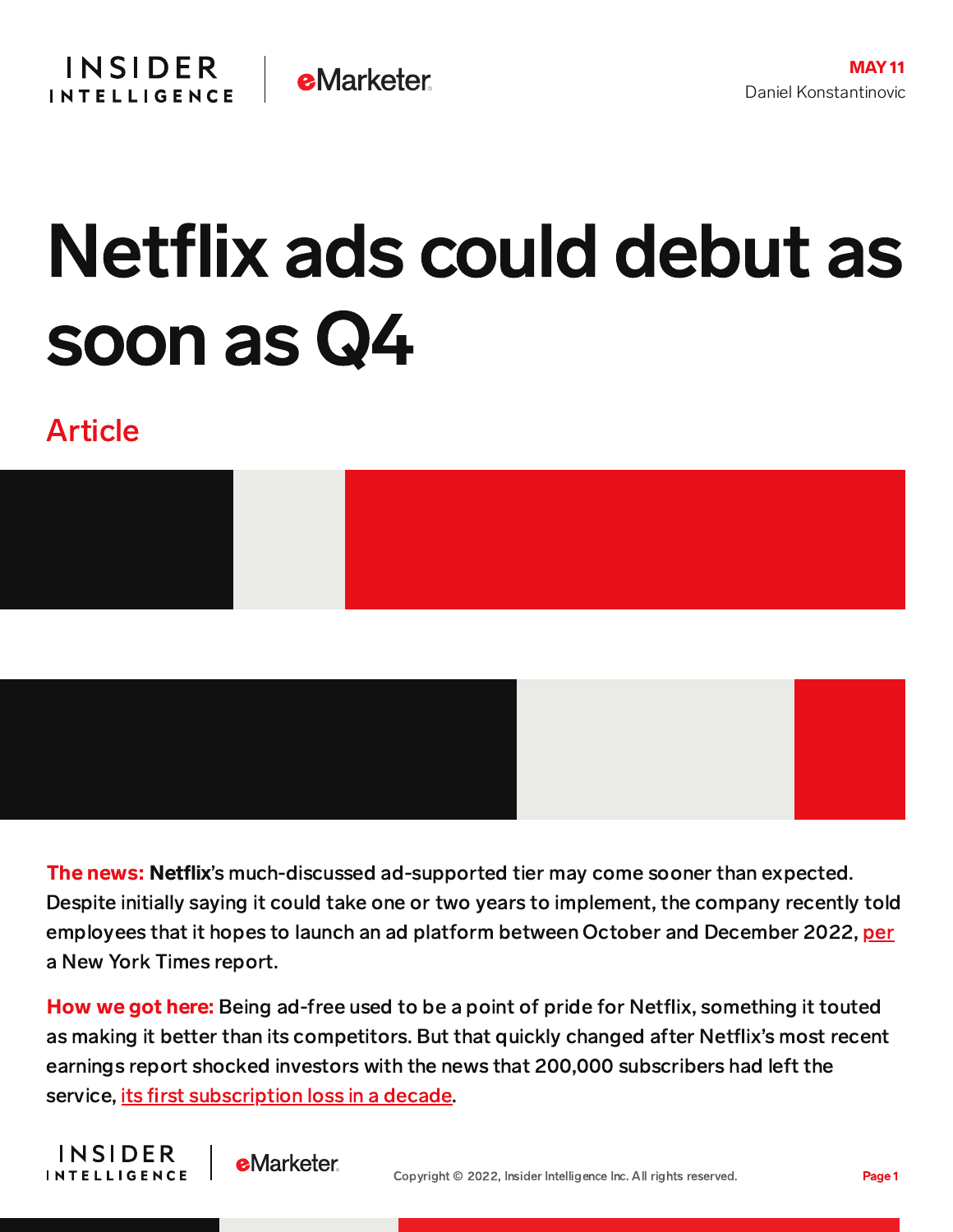- To soften the blow of those losses, Netflix made two major announcements: It would crack down on password sharing and bring ads to the platform for the first time ever.
- Investors and marketers had been urging Netflix to implement ads since its inception. The decision to finally dive in was made easier by the fact that competitors—including the historically ad-averse HBO-have been adopting [ad-supported](https://content-na2.emarketer.com/streaming-services-turn-their-attention-ad-supported-subscription-tiers) viewing channels.
- Consumer concerns about rising [costs,](https://content-na2.emarketer.com/consumers-feel-they-re-overpaying-streaming-services) opportunities for additional advertising revenues, and the growing [popularity](https://content-na2.emarketer.com/tubi-highlights-promising-growth-ad-supported-digital-video) of free (or discounted) ad-supported streaming made implementing ads an easy choice for streaming services.



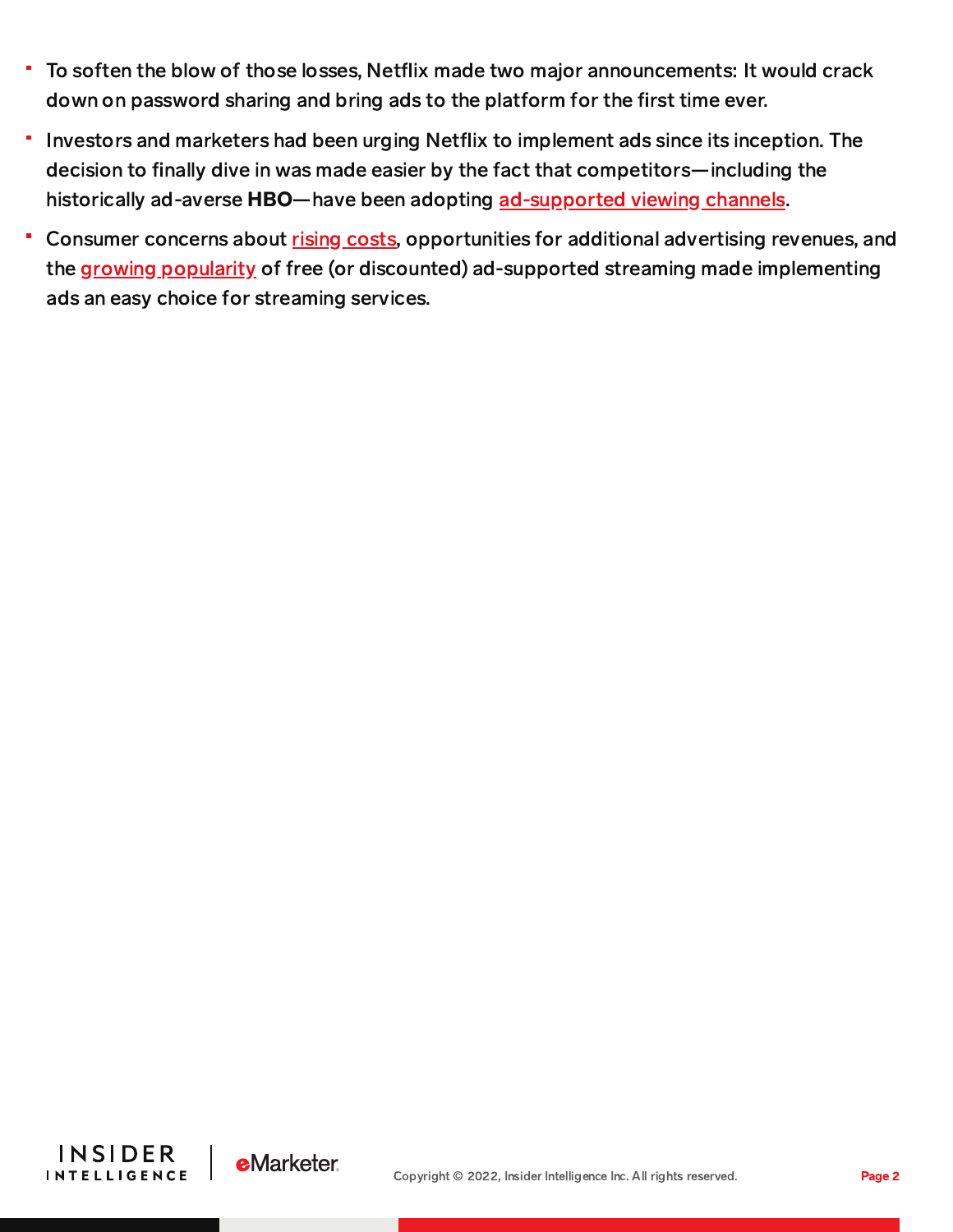## **AVOD Viewers** US, 2022-2026



Netflix's uneasy ad approach: Delivered just after bad news, Netflix's uncertain advertising announcement left some feeling nervous.

- CEO Reed Hastings said the company would "figure it out over the next year or two," laying out an unclear roadmap leaving many wondering if work on the project had even begun.
- Hastings also said Netflix would seek partners to help it build an ad platform. That might have been good news for the various adtech firms that have struck [partnerships](https://content-na2.emarketer.com/goldman-sachs-bets-on-tv-measurement-with-325-million-ispot-investment) with content giants, but it also suggested that Netflix was cutting itself out of developing a proprietary